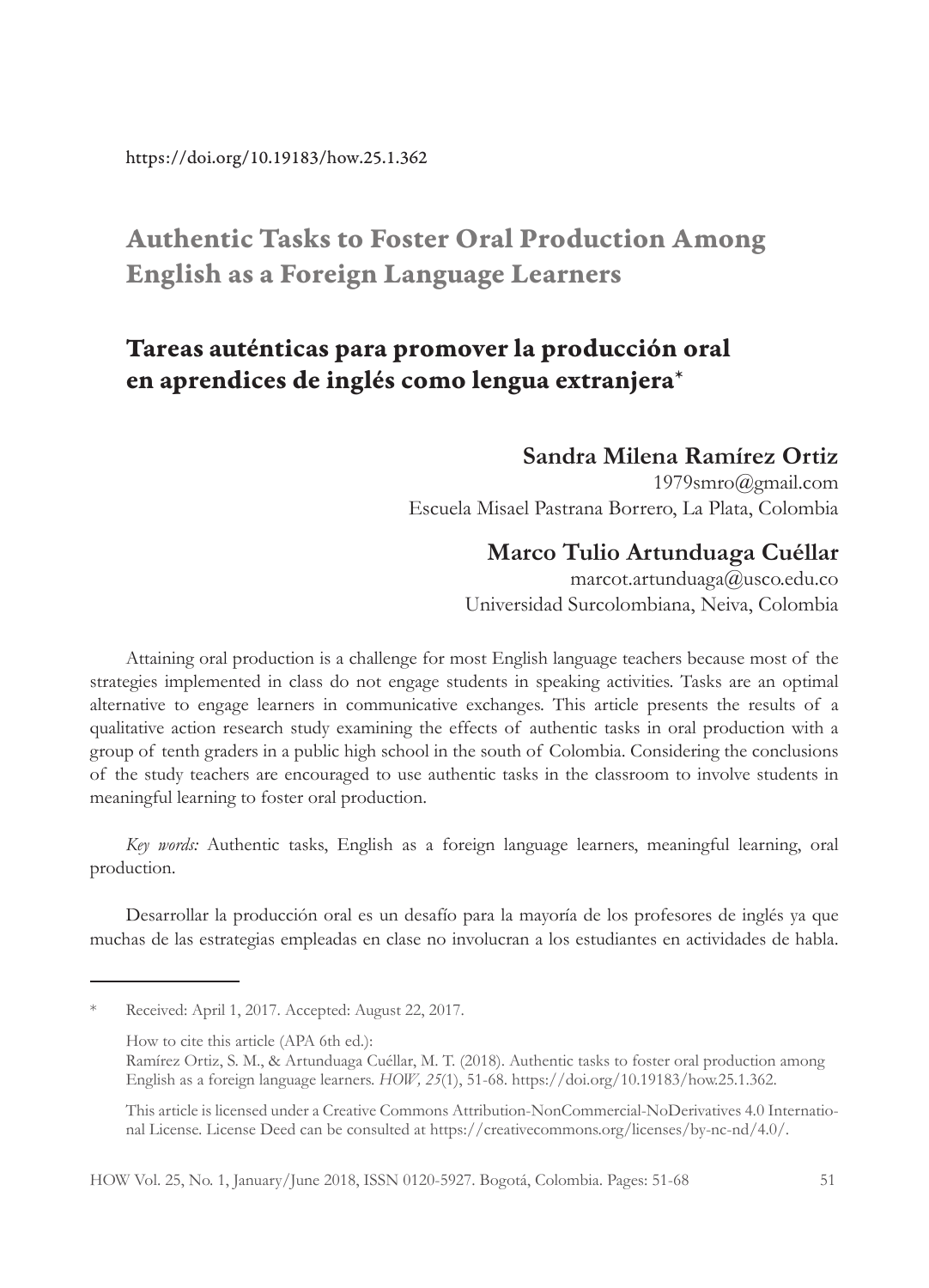Las tareas son una alternativa óptima para involucrar a los estudiantes en intercambios comunicativos. Este artículo presenta los resultados de un estudio cualitativo de investigación acción que explora los efectos del uso de tareas auténticas en la producción oral en un grupo de estudiantes de décimo grado en una institución pública del sur de Colombia. Las conclusiones del estudio invitan a los profesores a utilizar tareas auténticas en el aula para involucrar a los estudiantes en un aprendizaje significativo y así fomentar la producción oral.

*Palabras clave:* aprendizaje significativo, estudiantes de inglés como lengua extranjera, producción oral, tareas auténticas.

## Introduction

Teaching English in contexts where it is not seen as a priority and where opportunities to practice the language are limited makes the school the only place where communicative practices can be generated. One of the challenges in those settings is to involve students in meaningful speaking activities so that they can use the language actively. Students' low level of vocabulary and pronunciation are determinant factors that prevent them from speaking English. Additionally, the natural anxiety and fear many learners experience using the language orally also play their role in the situation (Ansari, 2015; Soto-Santiago, Rivera, & Mazak, 2015; Tsiplakides 2009).

Fink (2003) highlights the importance of inspiring students to connect the knowledge received in classes with their lives so that this information can be used in new situations. Frequently, students are reluctant to take part in oral activities because they do not see any relevance between these topics or activities and their daily lives; as a consequence, the main purpose of the research study was to explore the impact of authentic tasks in the oral production of English as a foreign language (EFL) learners. Not only did this action research project aim at involving students actively in what Nunan (1989) suggests regarding tasks, but also in the selection of contents and information, the preparation and presentation of topics and tasks, and a reflection on the process.

Given the importance of engaging students in active learning, authentic tasks were thought of as an effective alternative to bring students' reality to the classroom to foster oral production. That is why the research question that the study searched to answer was: What impact do authentic tasks have in fostering oral production in a group of EFL learners?

## Theoretical Framework

Regarding oral production and the teaching of speaking, Goh and Burns (2012) recognize that "speaking is a highly complex and dynamic skill that involves the use of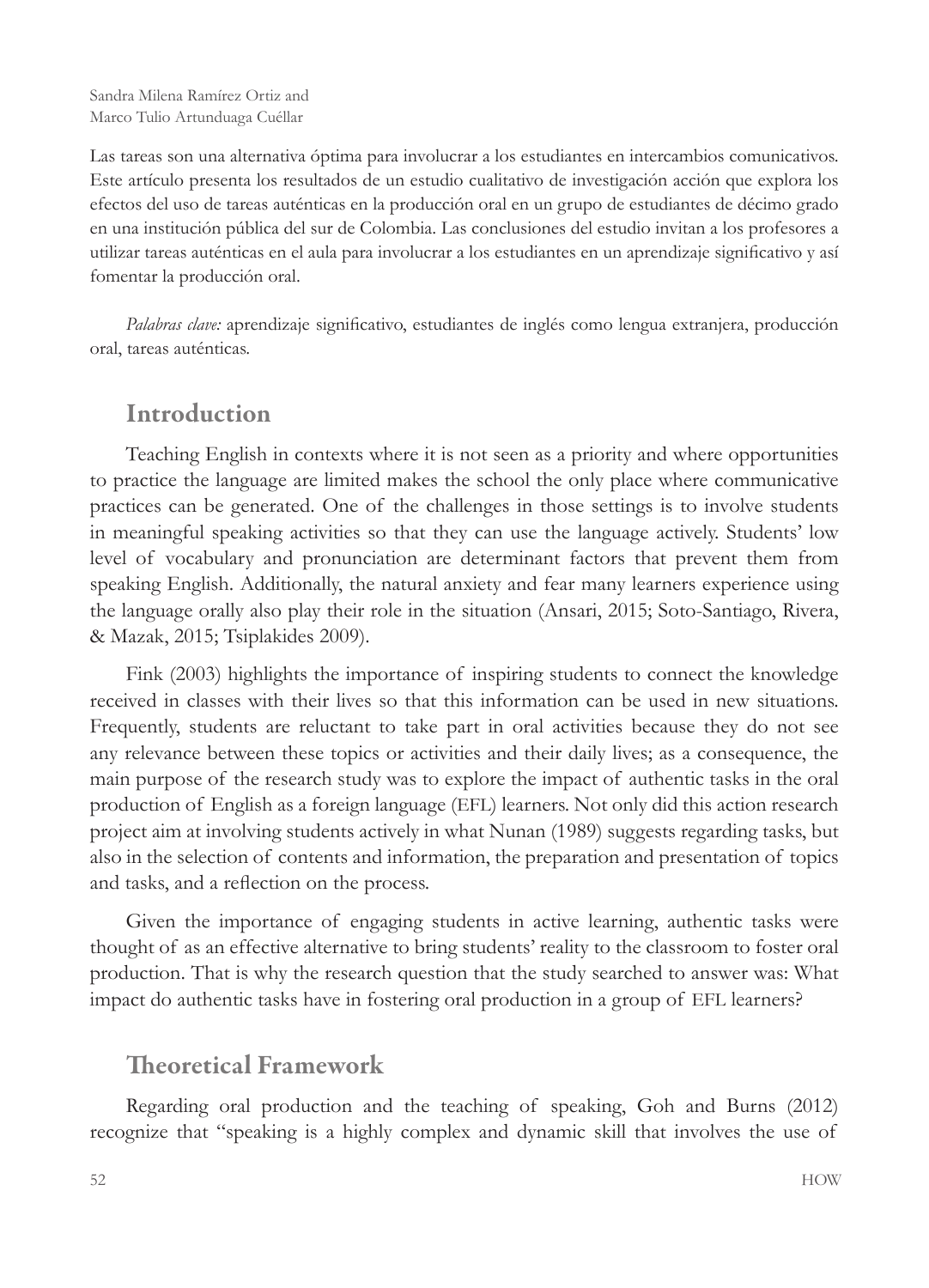several simultaneous processes—cognitive, physical and socio-cultural—and a speaker's knowledge and skills have to be activated rapidly in real time" (p. 166). This claim calls for the involvement of students in meaningful situations where they can use the language to understand and interpret their reality, construct new knowledge, and develop their communicative competences at the same time.

Hedge (2002) claims that the most important element concerning spoken competence is to identify the different types of situations in which the language is produced. Afterwards, students can communicate their own ideas, opinions, beliefs, or preferences for which they need to be equipped with some background knowledge, expressions, and vocabulary. The social function of the language is a crucial aspect to be considered as well. That is why teachers are required to conceptualize the speaking activities to involve students in using English for real and meaningful purposes so that their communicative competences are developed. The complexity of the spoken competence is also emphasized by Chastain (1998) who recognizes that "speaking is a productive skill which involves many components and goes beyond making the right sounds, choosing the right words, or getting the constructions grammatically correct" (p. 330).

Among the reasons students have to avoid taking part in oral activities are their natural fear and anxiety to speak a foreign language as emphasized by Tsiplakides (2009), Soto-Santiago et al. (2015), and Ansari (2015). According to Horwitz, Horwitz, and Cope (1986) foreign language anxiety is due to "a distinct complex construct of self-perceptions, beliefs, feelings, and behaviours related to classroom language learning arising from the uniqueness of language learning process" (p. 128). These authors highlight three components of anxiety: (a) communication apprehension, (b) test anxiety, and (c) fear of negative evaluation. Some other reasons that prevent students from using the language orally are the lack of vocabulary and/or knowledge of rules about how that language works and the fear of errors.

EFL teachers are faced with the challenge of planning appropriate speaking activities that foster oral production bearing in mind the reality of errors and students' reactions to them as a risk factor for any communicative effort. Hedge (2002) concludes that it is important to construct self-confidence in the students by using meaningful activities to create a positive atmosphere in the classroom and proposes pair work to develop fluency. Teachers are called upon to generate better learning conditions in which all students become active participants working on teams, helping and collaborating with each other to attain respect and understanding. In this regard, Eyring (2002) claims that "teachers wishing to humanize the classroom experience treat students as individuals, patiently encourage self-expression, seriously listen to learner response, provide opportunities for learning by doing, and make learning meaningful to students in the here and now" (p. 334).

Considering the problematic situation identified in the diagnosis phase of the research study, we decided to focus on the "spoken production" as a constituent element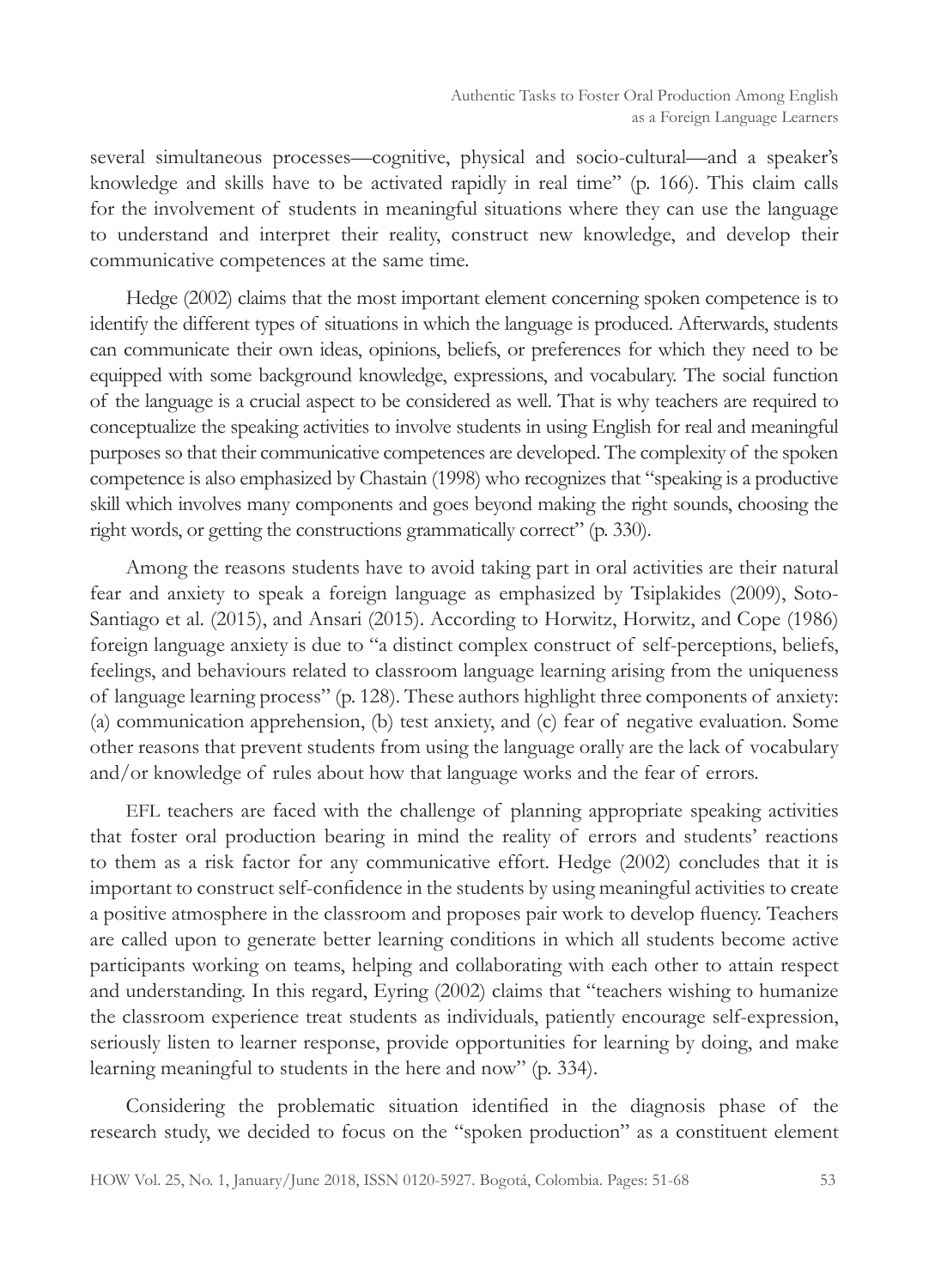of communicative competence given the fact that according to the Colombian Ministry of Education (Ministerio de Educación Nacional, 2006), that should be the main goal in English language teaching (ELT). More specifically, the productive skills corresponding to the monologue section for the students' level were taken into account for the tasks. In order to achieve the desired outcomes of the study, creating an appealing atmosphere in the classroom was essential to ensure an active participation in speaking activities.

Willis (1996) claims that one way to create an engaging setting is by using the language with meaningful purposes and that is the main reason why tasks were used. Tasks provide a useful alternative to engage students in a meaningful context where the main objective is to make the language learning process a more natural one. Willis declares that a task is "an activity where the target language is used by the learner for a communicative purpose (goal) in order to achieve an outcome" (p. 23). Skehan (as cited in Richards & Renandya, 2002), proposes that "a task is an activity in which meaning is primary, there is a communication problem to solve, and the task is closely related to real-world activities" (p. 97). In this statement we found the rationale to use authentic tasks.

Another important element in ELT is the authenticity factor. Nunan (1989) claims that "authentic refers to any material which has not been specifically produced for the purpose of language teaching" (p. 54). Later, Nunan (1991) goes beyond the authenticity of materials and proposes different ways of characterizing activities within a communicative framework and within the criterion of authenticity:

The activities can be either real-world or pedagogic. Real-world tasks are tasks that a regular person would do in a real-world context. Pedagogic tasks are recreated in the classroom to serve as exercises for practicing and for using the language. (p. 25)

An authentic task, therefore, might be considered as such as long as it has a clear and direct relationship with the things that happen in daily life. Guariento and Morley (2001) remark that task authenticity depends on four aspects: a genuine purpose, real world purpose, classroom interaction, and learners' engagement. Additionally, these authors state that "to integrate input and output, reception and production, is to mirror real world communicative processes, and is something that all teachers concerned with moving towards authenticity should aim to do" (p. 352).

Willis (1996) proposes a task-based lesson with three stages:

1. Pre-task: The moment when the teacher explores the topic with the class, highlights useful words and phrases, and presents examples to learners. Some useful procedures in this part involve using materials to lead into a topic, brainstorming for ideas, comparing and sharing ideas, providing a model, doing a similar task, and allowing the students time to plan.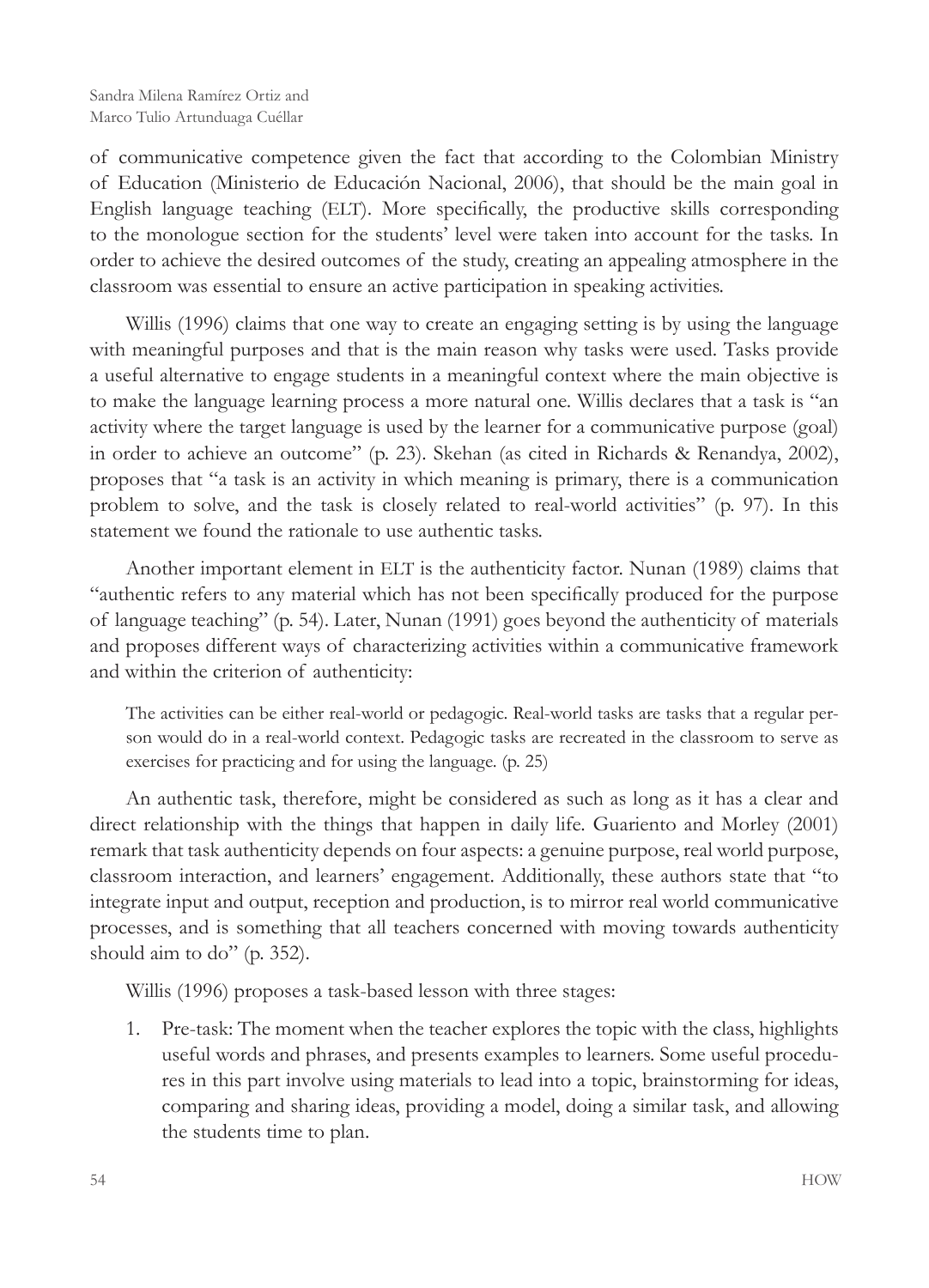- 2. In the task cycle, students do the task in pairs or small groups and prepare the report while the teacher monitors the process. When students present the report, the teacher listens and comments. This report indicates the process learners have followed to accomplish the tasks as well as the conclusions they reached.
- 3. The final stage is language focus which provides opportunities for students to analyze and practice specific linguistic forms.

# Type of Study

This research study followed the action research parameters, considering that it was based on classroom research carried out by the teacher-researcher to reflect, analyze, improve, and evaluate a particular issue found in the local context. Burns (2003) defines action research as a form of self-reflective inquiry conducted by participants in a social situation. For these purposes, critical reflection about our teaching practices and the learning process is required.

The action research model proposed by Kemmis and McTaggart (1985): "Planning, action, observation and reflection" (p. 11) was followed in the study. Planning implies the identification of a problematic situation in our communities. Action requires analyzing the problematic situation; in this case, lack of participation in speaking activities in order to design and implement the proposal. Observation provides important insights about the development of the strategy, and the use of video recordings and transcripts of the lessons observed helped to identify strengths and weaknesses in the implementation of the planned tasks. Furthermore, in the reflection stage the students' and teachers' perceptions about the implementation of the study were considered.

#### *Participants*

The participants in the study comprised eight students from tenth level who had been studying in the school for more than three years. These students were selected for convenience in terms of schedule and availability. The participants in the study shared similar conditions in terms of socio economic stratum, age, and special interests in music, technology, and sports. Most participants were basic users of English (A1) which was determined through a diagnosis test called "Retos al Saber".1

<sup>1</sup> This exam is currently used in the school to evaluate students' knowledge of English and other subjects thanks to an agreement between the institution and a publishing house in charge of designing tests based on the National Standards and *Pruebas Saber.* This agreement also allows the application of mock exams during the school year to prepare students for standardized tests such as *Pruebas Saber 11*.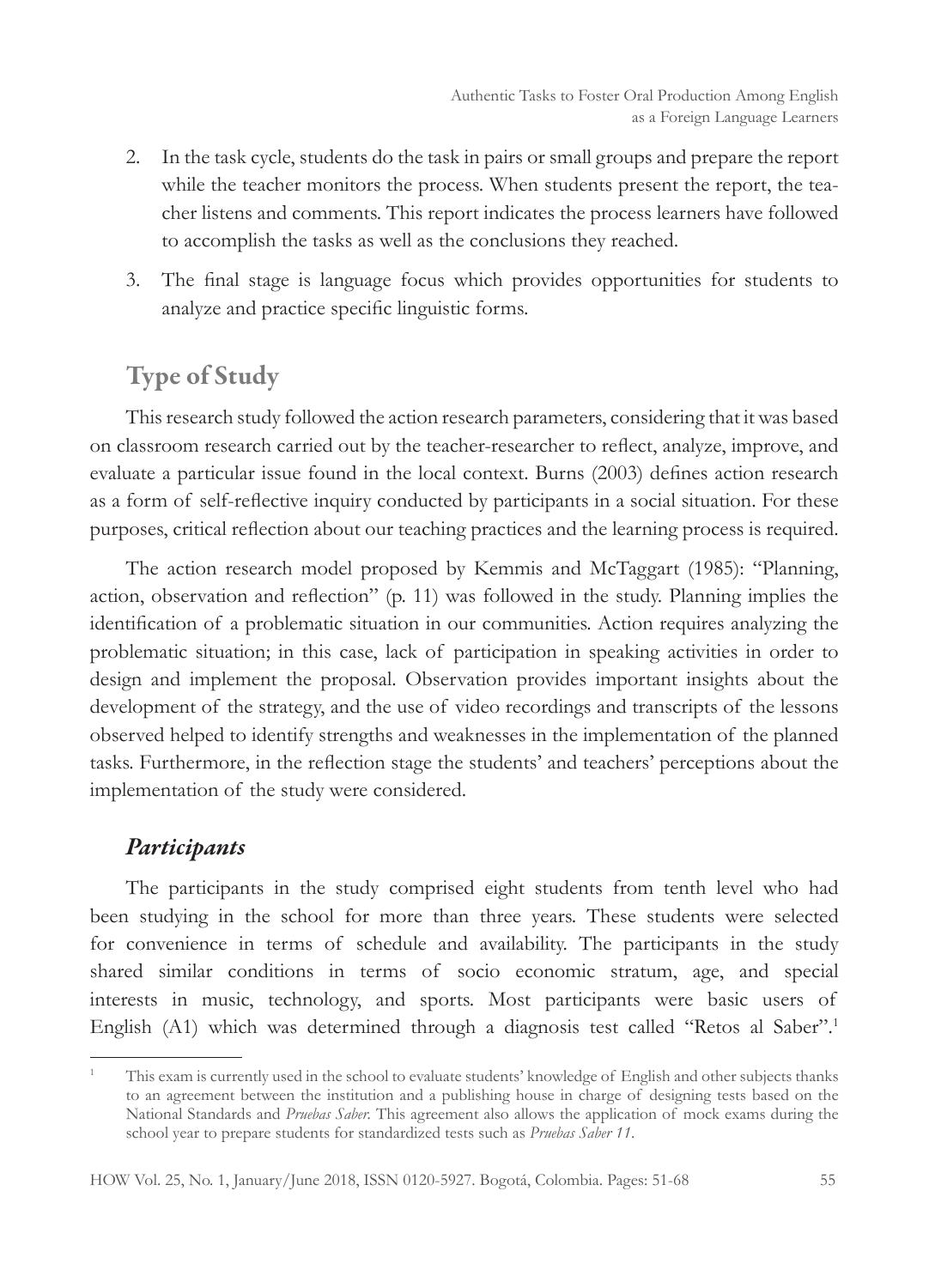According to the descriptors of the Common European Framework (Council of Europe, 2001) these learners could "interact in a simple way, repeat or paraphrase at a lower rate of speech, still their spoken interaction and production was limited" (p. 24).

Since the student-participants were underage, it was necessary to ask all of them as well as their parents to sign a consent letter indicating their acceptance to participate in the study.

The syllabus for the English courses in the high school focuses on reading and writing in order to prepare students for *Pruebas Saber 11*. 2 As a consequence, oral skills receive little attention. For that reason, this study wanted to encourage students to enhance their oral production and to make the learning process more meaningful through the use of tasks.

## *Instruments and Data Collection Procedures*

Sharkey and Clavijo-Olarte (2012) argue that "community-based pedagogies are curriculum and practices that reflect knowledge and appreciation of the communities in which schools are located and students and their families inhabit" (p. 131). Therefore, in order to collect first-hand information from the members of the school community different instruments were used. During the preliminary stage of the project, some techniques such as empirical observation, community visit, Likert scale, literature map, and students' voices were used to determine a point of departure.

Creswell (2009) claims that "a qualitative observation is when the researcher takes field notes on the behavior and activities of individuals at the research site" (p. 239). In that sense, by sharing with the participants in their setting, the teacher-researcher could know more about the problematic situation and that is how through empirical observations, the teacher could identify some concerns in students' work when there were speaking activities in the classroom.

The next source of information was a survey used to inquire into students' opinions about the problematic situation. Additionally, and to complement what they manifested in the survey, some students were asked to expand on their answers. A literature map<sup>3</sup> and a Likert scale<sup>4</sup> were also used to determine the problematic aspect, namely the lack of students' participation in speaking activities. According to Creswell (2009), a literature map is "a visual picture (or figure) of groupings of the literature on the topic that illustrates how

<sup>&</sup>lt;sup>2</sup> Name of the State test for students who graduate from high schools in Colombia.

<sup>&</sup>lt;sup>3</sup> The literature map was used to connect the focused topic with the literature. It is useful for learning, reflecting and evaluating research articles.

<sup>&</sup>lt;sup>4</sup> The Likert scale was used to determine how the students felt about English skills and the alternatives to improve them.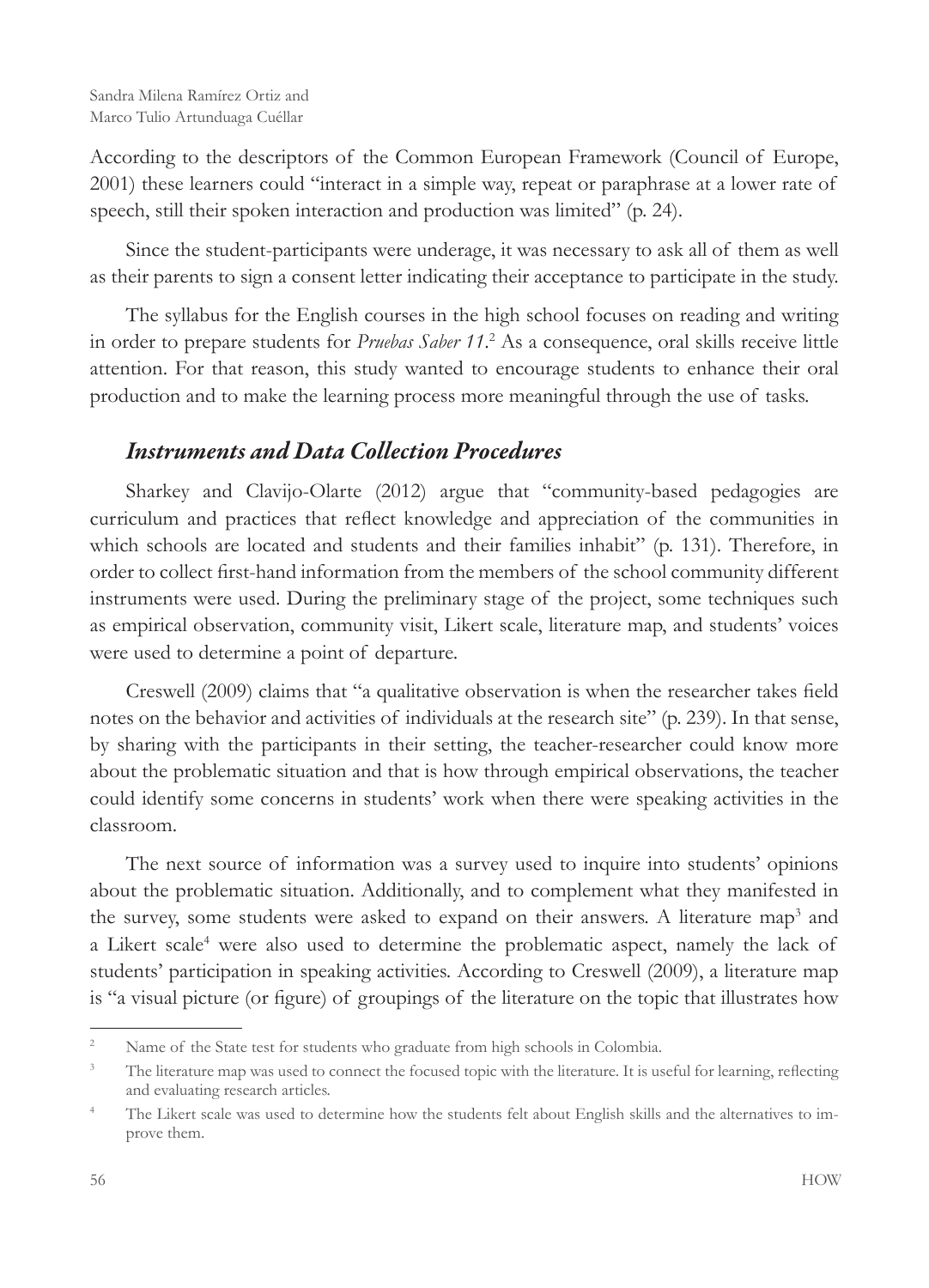your particular study will contribute to the literature, positioning your study within the larger body of research" (p. 64).

During the implementation of the tasks, information came from direct observation and the analysis of the tasks and the students' attitudes, performances, and reflections. Data were collected from different sources and through different instruments such as video recordings, interviews, and field notes. Hopkins (2008) claims that field notes are "a way of reporting observations, reflections and reactions to classroom problems" (p. 103); for this reason, field notes were used to register opinions and impressions about the pedagogical intervention and describe processes students were engaged in while the task was implemented. Similarly, the pedagogical interventions were video recorded to observe students' performance and attitudes. Later, the video recordings of the students' oral presentations were transcribed to analyze oral skills features. Finally, an interview was applied at the end of each task to the eight participants to know about their experiences and perceptions of the tasks. These three instruments were used during each implementation session.

## Instructional Design

The themes for each implementation session were selected based on the results of a survey applied at the beginning of the study and designed to determine the common topics students were interested in. The selected topics were: sports, organizing a farewell party for 11th graders, music, and embarrassing moments. Four different authentic tasks whose individual implementation took approximately three class sessions were designed for the pedagogical intervention.

The tasks followed Willis' (1996) model (Pre-task, task cycle, and language focus). In the pre-task phase the teacher explored the topic with the class, highlighted useful words and phrases, and provided students with examples. In the task cycle part, students worked in the task in pairs or small groups and prepared the report. In the language focus stage opportunities for students to analyze and practice specific linguistic forms were provided.

The procedure for the implementation of each task required first that the topic of the task was negotiated with the students taking into account their interests and likes. Next, the material for the class was selected or designed. Finally, the instrument to collect information about the tasks was designed and the oral performance of the 35 students was recorded. It is important to clarify that the implementation of each task took up to two weeks to complete due to extra factors such as changes in the schedule and administrative meetings, among others. Pair work, group work, and individual work were used to encourage students to use the language.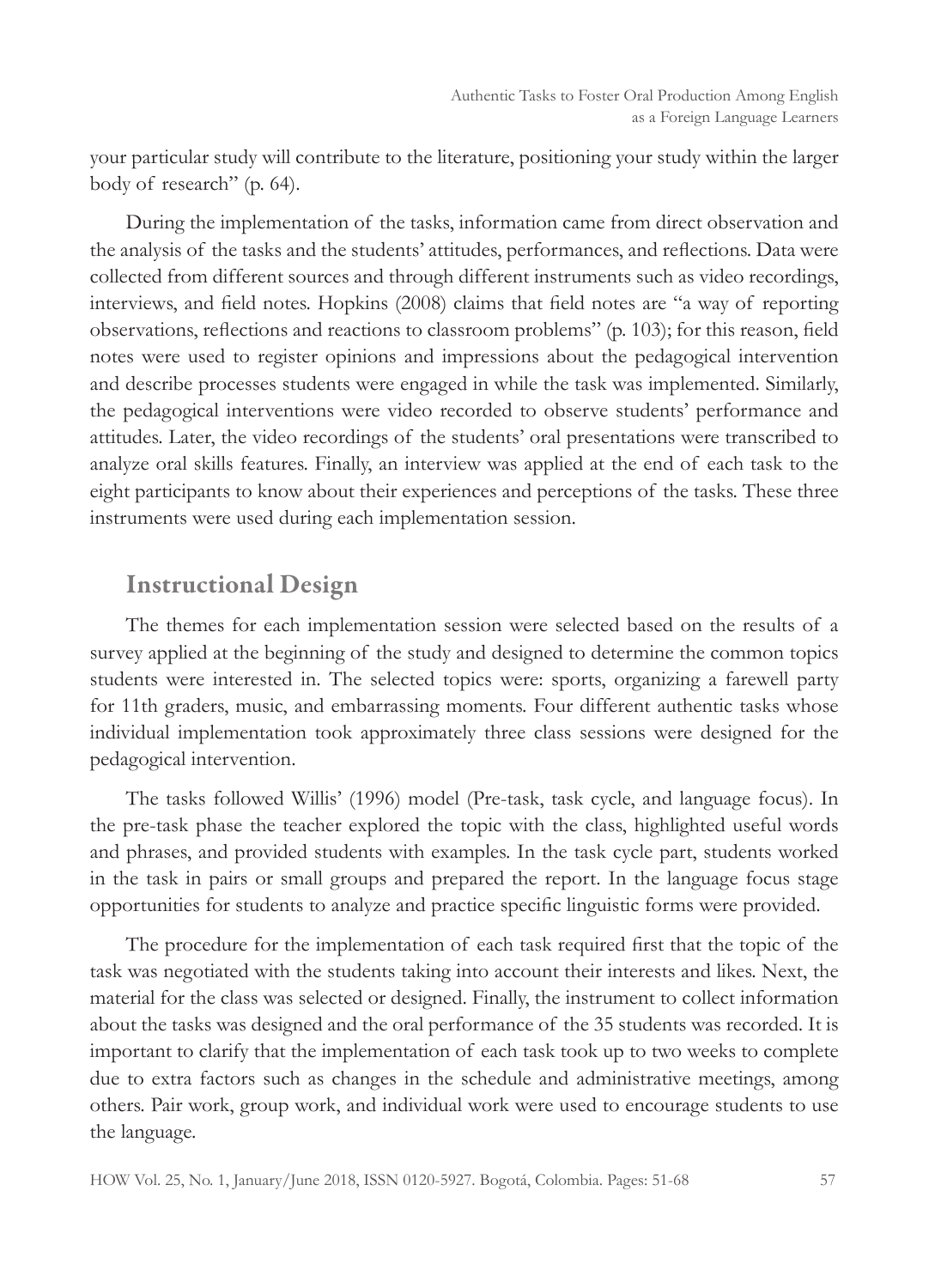When planning the tasks, students were asked about their previous experiences with English. The results showed that the students were aware of the importance of speaking and they wanted to improve. Most of the students also manifested that most of the time they understood what the teacher said in the L2 but had difficulties responding or interacting in English. Additionally, they manifested that those difficulties were due to lack of vocabulary, a poor level of pronunciation, and fear of speaking in front of others, because they fear being evaluated by teachers and peers, and they also experience a lack of interest in the speaking activities due to uninteresting topics. The previous data confirmed that students needed to work with significant tasks (related to their interests) but also authentic ones (reflecting what they do in real life) to foster their communicative competence.

As previously stated, four tasks were designed and implemented during the study. The first task about a sporting event was selected because it was one of the students' favorite topics. Moreover, tenth graders were the organizers of the school soccer championship. For the development of the task, students worked in pairs so that they had the opportunity to exchange information about their favorite sports considering elements such as equipment needed, place to practice it, conditions, and rules, among others. Additionally, a tablet was given to each pair so they watched a video about some sporting events. During the development of these activities, anxiety yet also enthusiasm were evident in the majority of the students. Spanish was highly used but little by little, as the students lowered their anxiety, new vocabulary and expressions in English were incorporated in their language. The teacher's main role was to monitor and answer questions. The final goal of the task was to prepare a creative poster about a sporting event and to invite and convince their partners to participate in it. An important condition was that students needed to make use of the vocabulary and expressions previously learnt.

Considering that it is a school tradition that tenth graders organize a farewell party for eleventh graders, the second task was about planning such party. Students needed to work in groups to collect ideas, select the best ones, organize and present their proposals to the rest of the group. Even though this was the second task, some students continued using Spanish during the activity. However, little by little they started using English more because they wanted their ideas to be clear in order that their proposal would be chosen for the "real" party. Students enjoyed the task because it provided them with an opportunity to plan what they would like to do for their 11th grade partners' party.

As the first and second tasks were done in groups, the next one was done individually. It consisted of an oral presentation about their favorite type of music. Students prepared a PowerPoint presentation in which they had the chance to talk about their favorite singer, their favorite songs, and show their favorite video clip explaining why they liked it. Not only did this task prove to be very interesting because of the topic but also because students were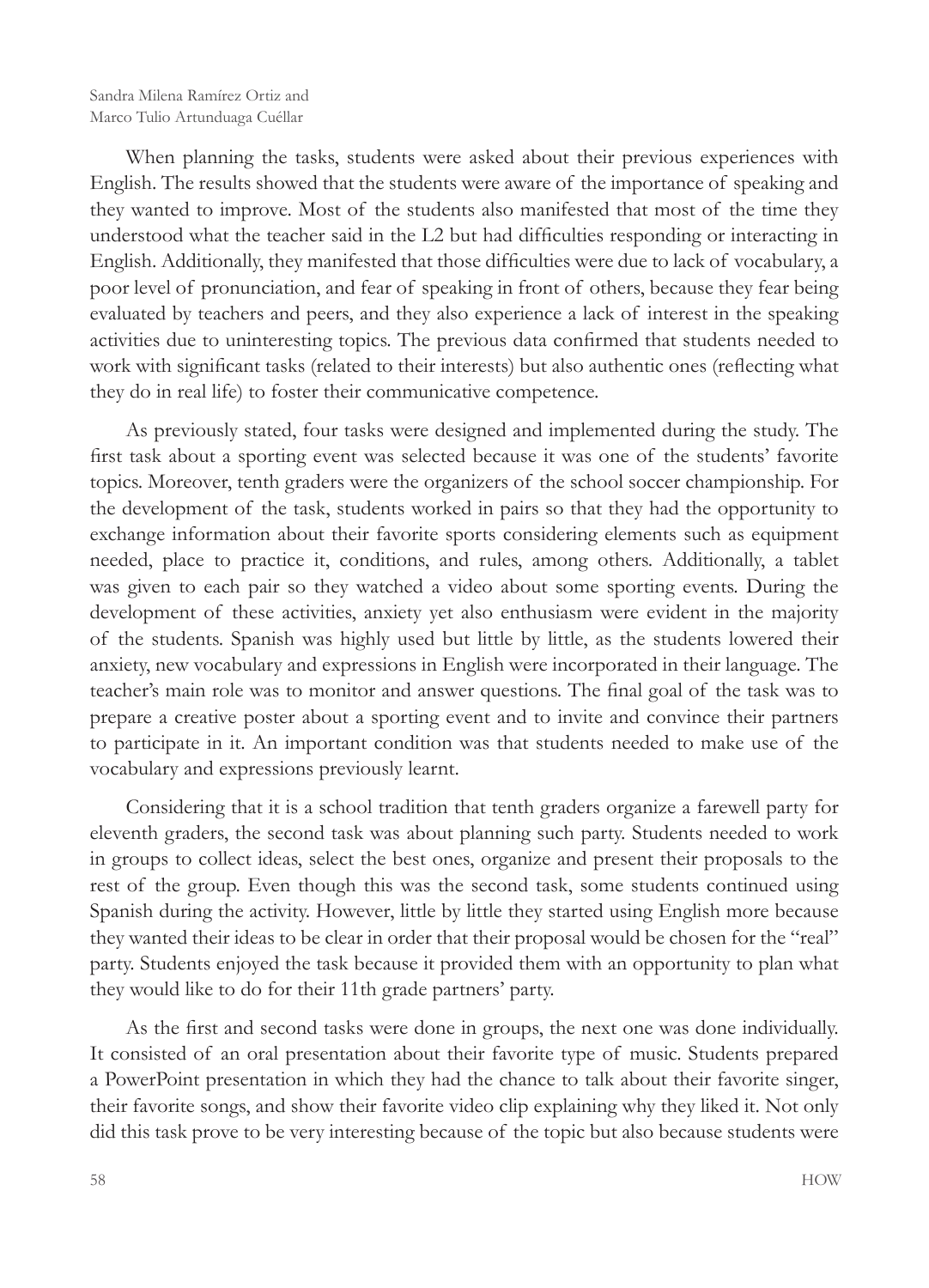engaged with technology. They were particularly allowed to use their cellphones to show their favorite songs during the presentation to the whole group.

The final task required students to record themselves talking about an embarrassing experience. For this task, the teacher showed students some pictures to introduce certain expressions and vocabulary and then students watched some movie tracks related to embarrassing moments. This was a funny part of the task because participants started to relate what happened in the videos with similar events in their lives. The final product of the task required students to share with their partners a funny or embarrassing story. Most of the students accompanied their presentation with gestures and paralinguistic features.

Finally, it is worth mentioning that one aspect that helped to accomplish the objectives of the study was the fact that during the tasks the students worked cooperatively to support each other.

## Data Analysis and Findings

During the implementation of the tasks, three instruments were used to collect data: field notes, video recordings with their transcripts, and students' interviews. The software ATLAS.ti which allows the analysis of qualitative data was used.

During the data analysis process, some patterns emerged and were then grouped into categories. The first main category that appeared was related to the effect of using authentic tasks in students' oral production. This one helped to determine the competences in oral production that are fostered when using tasks, which was the second category. Finally, using authentic tasks inside the classroom provided the opportunity to determine the type of tasks that facilitate oral production which, in turn, constituted the third category.

#### *Effects of Authentic Tasks on Students' Oral Production*

This first category provided information about how the use of authentic tasks has a direct effect on students' oral production in terms of engaging them in speaking tasks. The tasks designed and the materials used had the purpose of reducing students' difficulties that affected their oral production. During the implementation, it was seen that little by little students started to increase their participation in the different activities. This was mainly because their needs and interests had been taken into account. Not only were they seen as language users and learners but also as people capable of making their own decisions and whose opinions were important.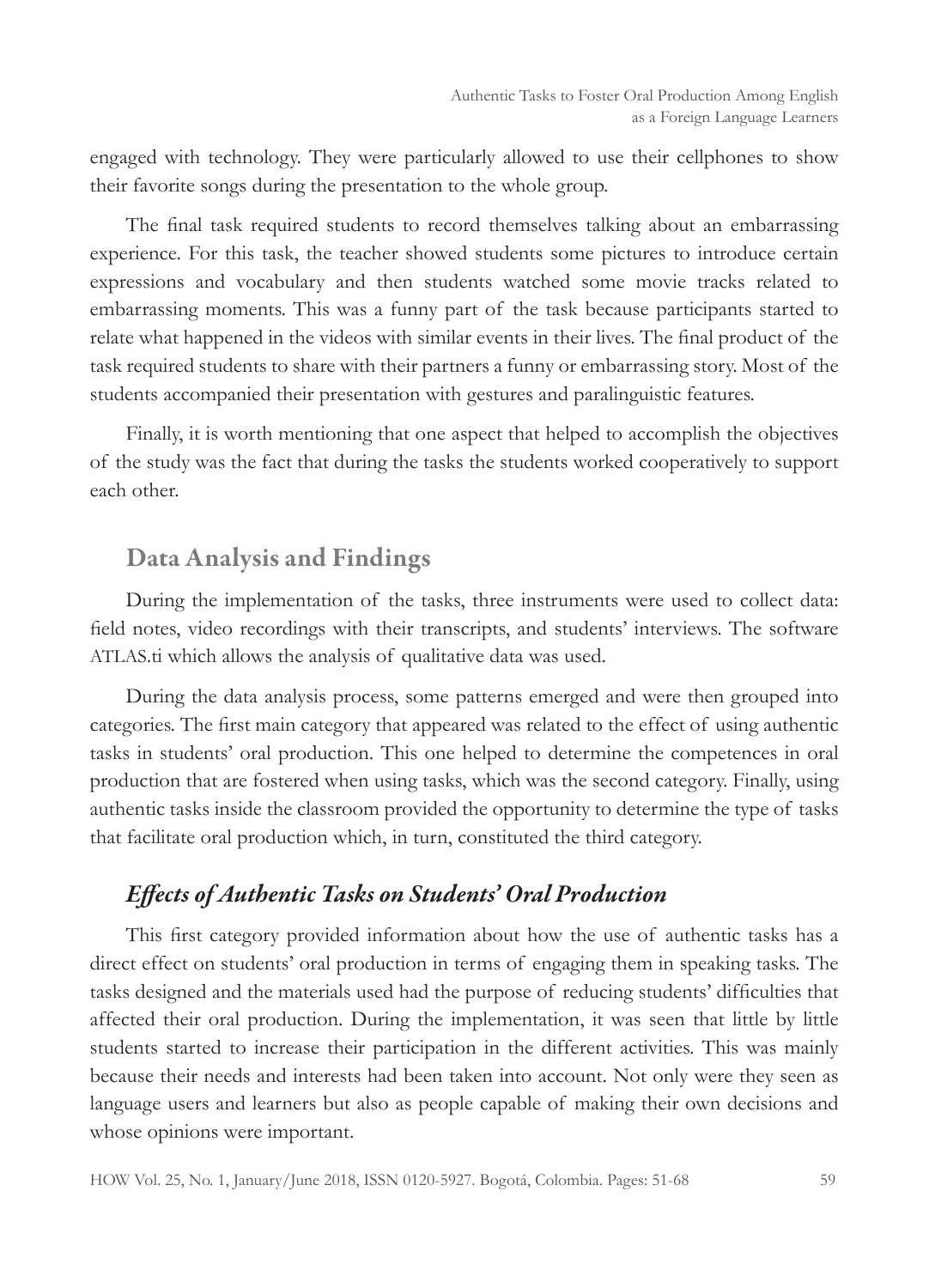The following excerpts, taken from learners' interviews<sup>5</sup> and the teacher-researcher's field notes, show that the tasks implemented had a positive effect on the students' oral production.

Extract 1: I can do the tasks as I want to; I do my best to do a nice task and to present a good exposition about my likes. (S2, Interview)

Extract 2: Topics are part of our life so we take advantage of them to learn more things. (S3, Interview)

Extract 3: The class started and the students were eager to attend the class because of the use of cell phones and music. (Teacher's field notes)

It is worth highlighting that since the beginning of the process, students were encouraged to choose the topics they wanted to talk about. This issue proved to be very positive as evidenced in Extract 1 where one of the things that the student remarked on is that he did his best to present the report because he wanted to talk about his likes in a better way. Additionally, we can see that the student took an active role in the learning process making decisions according to his interests. Extract 2 provided a general insight about the task in which the student remarked on the importance of using topics related to her daily life because that connection facilitated the presentation of the task. Finally, Extract 3 suggests that the use of technological devices, such as cellphones, contributed to an active participation during the task.

At the end of each implementation session, an interview was conducted to ask students to reflect on the tasks, which enabled them to express their opinions, ideas, and perceptions about the whole process. Their opinions showed that students had improved their selfconfidence and adopted a different perception towards learning English. This can be seen when analyzing the answers to one of the questions about whether they would like to perform similar tasks, and why. Here are some of the answers:

S2: I paid attention enough to every task because I think that the tasks were according to our level of English, in spite of that we do not speak perfect English, we are making an extra effort to learn it every single day.

S3: The strategy is very good because I can say more words in English.

S4: The task is very interesting; we learn more English and we lose the fear to do oral presentations.

<sup>&</sup>lt;sup>5</sup> The students' quotes taken from the interviews and used in this part were originally in Spanish and translated by the authors of this article. Excerpts from the teacher's journal were originally in English.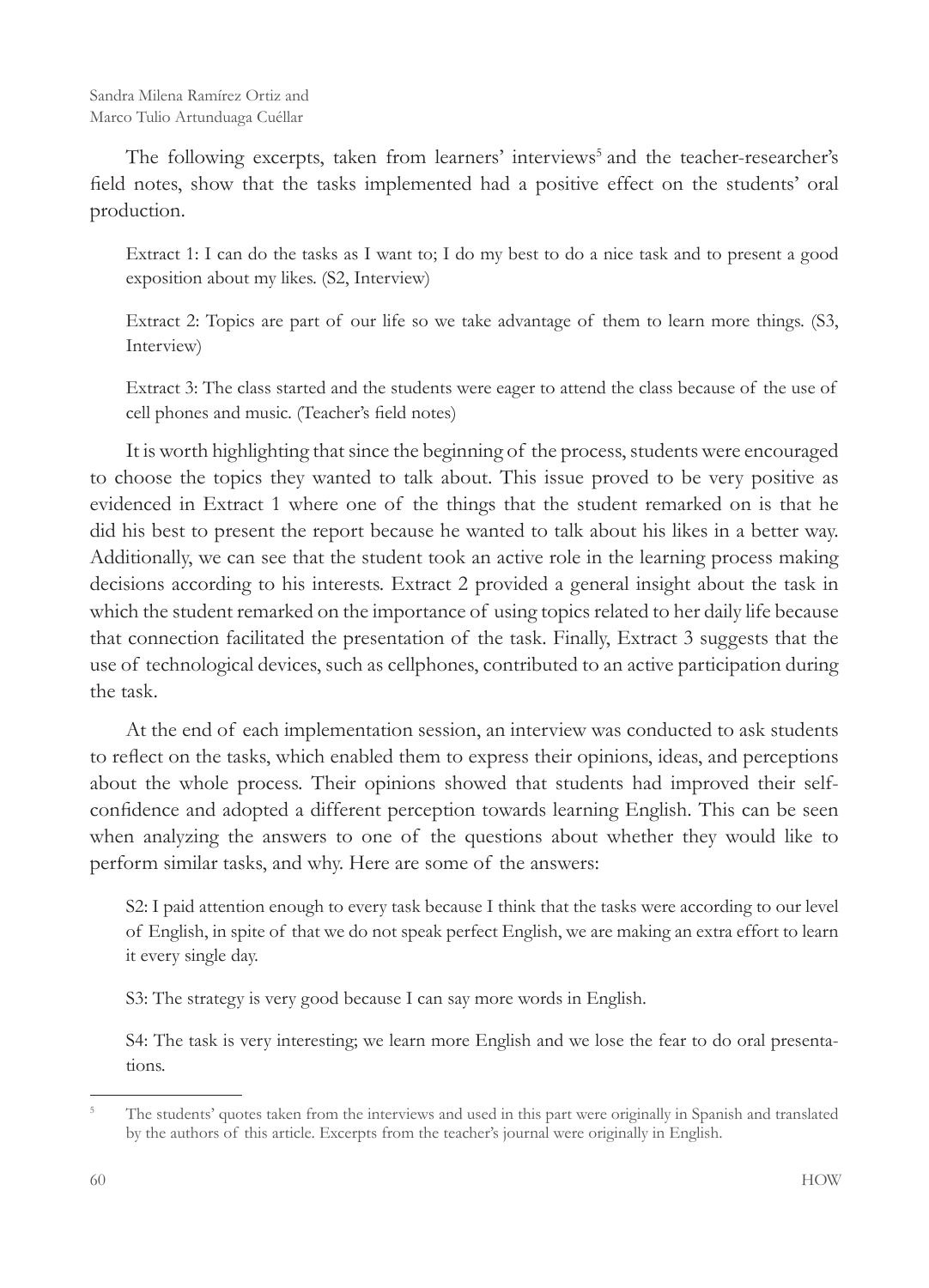S5: We learn words that we have never said before and in that way we improve our speaking skill.

It can be seen how the implementation of the different tasks involved students in speaking activities and helped them to overcome some difficulties such as fear, inhibition and having nothing to say at the moment of speaking. These students' statements also evidence that they felt a sense of improvement in their English performance.

One aspect that had a positive effect on oral production was the one related to group work, and one of the most significant findings was that students helped each other while developing the different tasks. The previous aspects contributed to creating a good atmosphere in the classroom which motivated students to participate during the different tasks as evidenced in the following excerpts:

What was interesting in this part was the students' attitude; they were helping each other while doing the activity. (Teacher's field notes)

S3: I enjoyed working with my classmates. They helped me a lot. (Interview)

It was also found that students' participation in oral activities increased as they were actively engaged in the tasks. Along the process, they needed to ask for new information and that is how the need for oral interaction emerged. Students started paying attention to their partners' oral presentations which in turn helped them to construct and improve their own presentations and, in that way, they felt more comfortable when speaking. It was also possible to observe that the students started making decisions about their learning process.

## *Competences Developed in Oral Production*

The second category has to do with the competences in oral production that are fostered when using tasks. It was seen that the use of tasks had an evident impact in the development of oral production in terms of linguistic and pragmatic competences as can be seen in Figure 1.

At the beginning of the study, students were reluctant to participate in speaking activities but after the implementation of authentic tasks, they became more active participants which was seen when they started using more words orally. The progressive use of new words and phrases was not always done accurately; however, this aspect was not seen as a difficulty because mistakes in terms of usage, grammar, or pronunciation were seen as natural in the process of developing oral production.

Regarding linguistic competence, important findings emerged along the process. First, the use of images was essential for students to be understood. Later, ideas were expressed following a linear sequence of events. In some cases, examples were used to support and elaborate on their ideas. What is more, when some students did not know or could not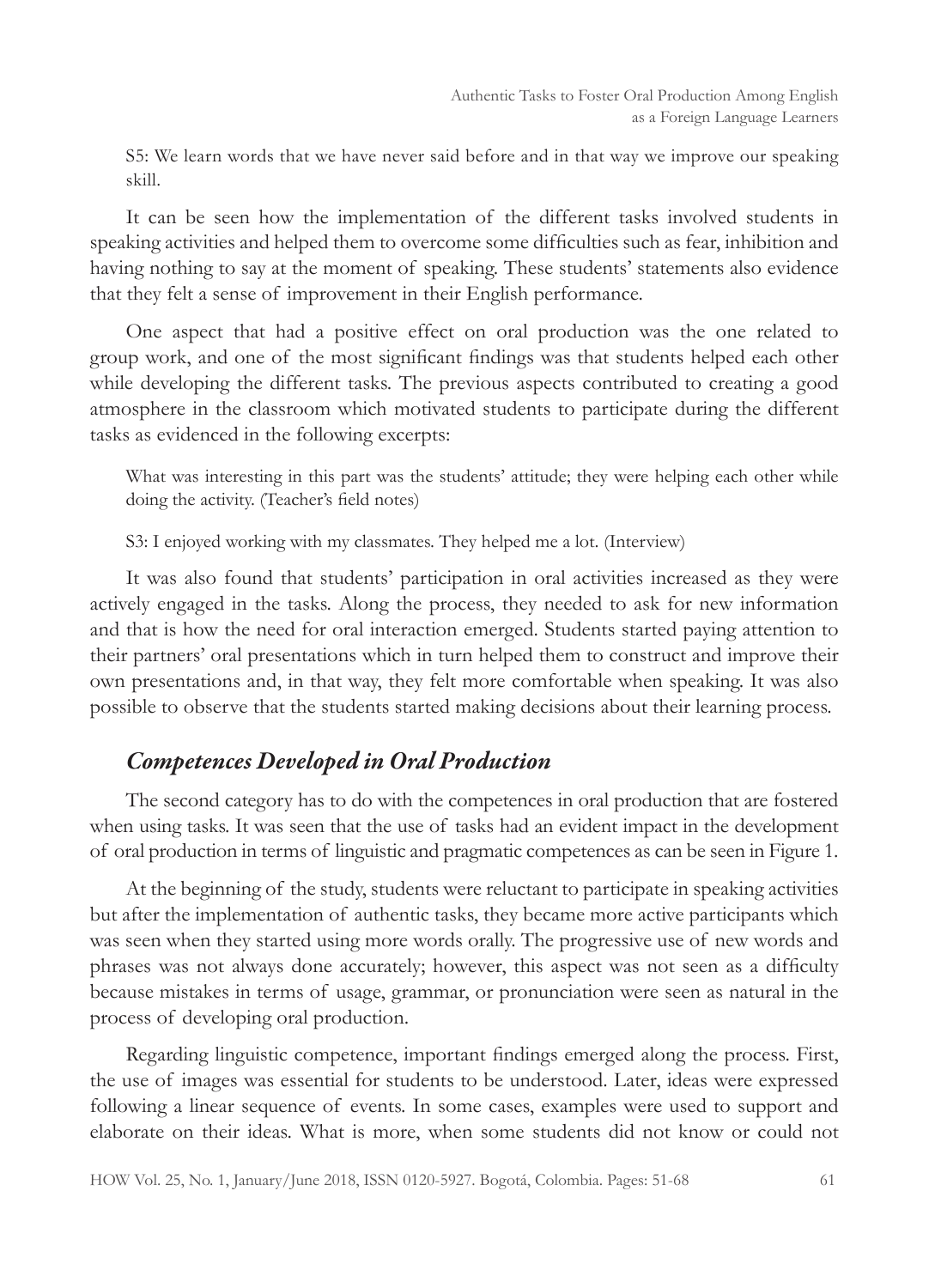Sandra Milena Ramírez Ortiz and Marco Tulio Artunduaga Cuéllar



**Figure 1.** Competences Developed in Oral Production

remember a word, they simply said it in Spanish and continued with their oral report. The following excerpts show some parts of the students' oral production:

S2: My favorite band is *Cultura Profetica*... ehh...their singer is Willy Rodriguez...ehh Their...Their... message…the Bob Marley and my favorite singer is Marlon Javier Castro…*Él es o sea,* He is Dread Mars I…eh... (Oral presentation)

S1: It is a sport where…compete of 2 teams of 5 players each... (Oral presentation)

S4: My favourite song singer is John Alex Castaño…sing ranchera and has 25 years… (Oral presentation)

S6: I have…speak to the *rector* of the school for the permission…umm …the party of the eleven students… (Oral presentation)

These excerpts illustrate specific features of the linguistic competences. It can be noticed that there were some difficulties with certain grammatical structures such as the use of the third person singular (*sing ranchera*) wrong word choice (*and has 25 years*), omissions of some words (*I have…speak*) and code switching (*el es o sea,* He is). Another common aspect when students were planning what to say was the use of certain sounds as fillers. Those sounds became common indicators that students were taking time to plan their ideas. What is important to consider is that those strategies were not an obstacle at the moment of transmitting the message. At the end of the study, an improvement in oral production was seen as students started to produce more complex sentences related to daily situations and were more willing to participate in speaking activities.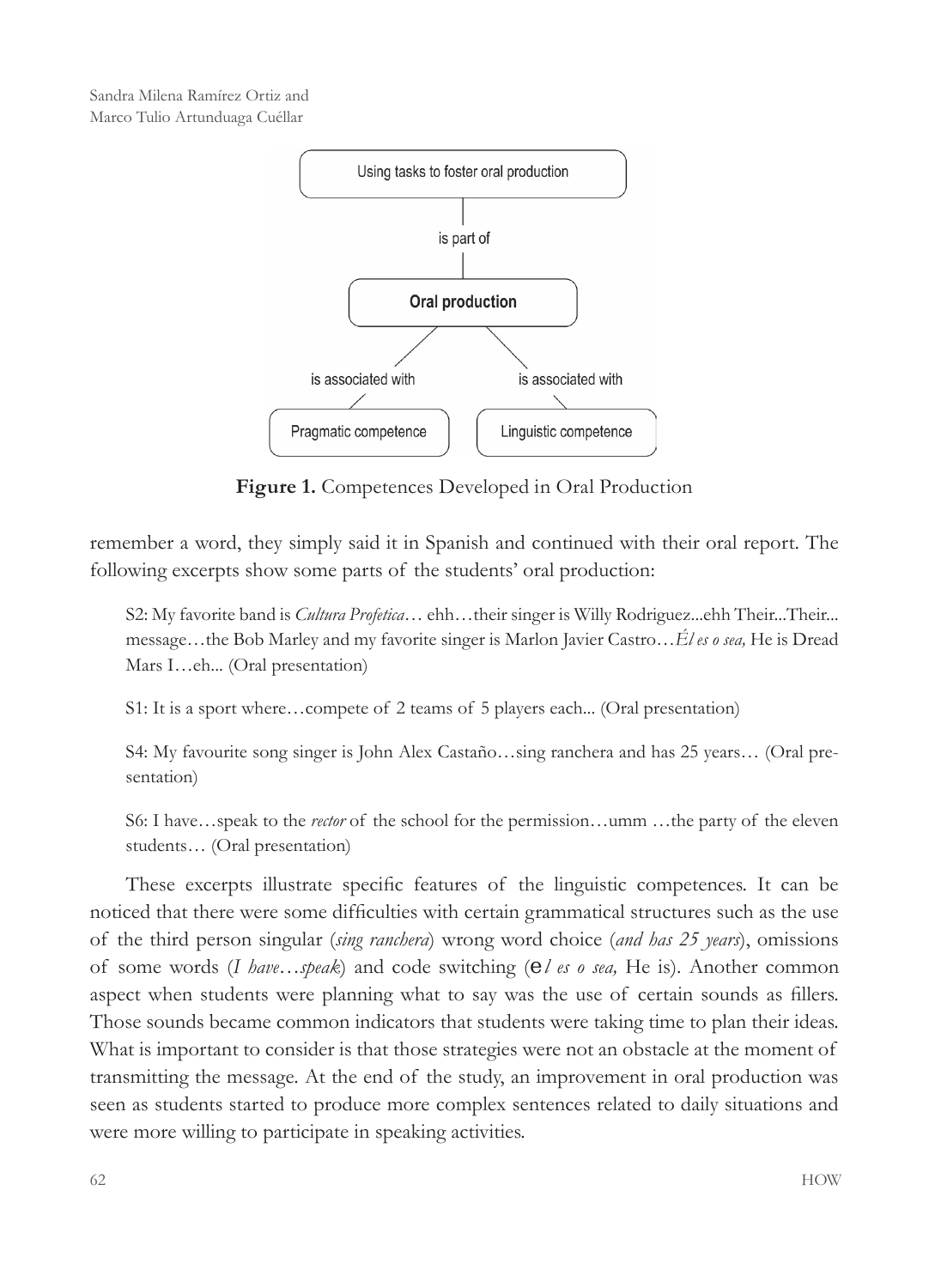The pragmatic competence is also fostered through tasks. Tasks provide the opportunity for students to organize their ideas and messages in a coherent way, to connect ideas, to present linear sequence of points, to use key words and expressions, and to associate language and images. These features are shown in Figure 2.

It is worth highlighting different types of strategies from the part of students to present their opinions in a coherent way as the following excerpts show:

S3: Good morning friends…good morning teacher… I talk of Katty Perry…Katty Perry ehh name real is Katherine Hudson…live in Santa Barbara, California, United States, October 25… ehh better known as Katty Perry…is a singer…ehh…songwriter uhmm…producer and American ambassador… (Oral presentation)

Students start greeting their partners in formal and informal ways. Some of them use mimics. Additionally, while the students were explaining they were showing the pictures related to the topic. (Teacher's field notes)

S6: We want to have students…a cordial invitation two days soccer tournament…*dos*…*no*…two teams… (Oral presentation)

In the first excerpt, S3 organized the information in a coherent way. Despite the fact that there were some pauses, those were not a barrier for understanding the main idea. In addition, students presented their report using socio-linguistic conventions of the language (greetings) and then they presented their report following a linear sequence of ideas.



**Figure 2.** Features of the Pragmatic Competence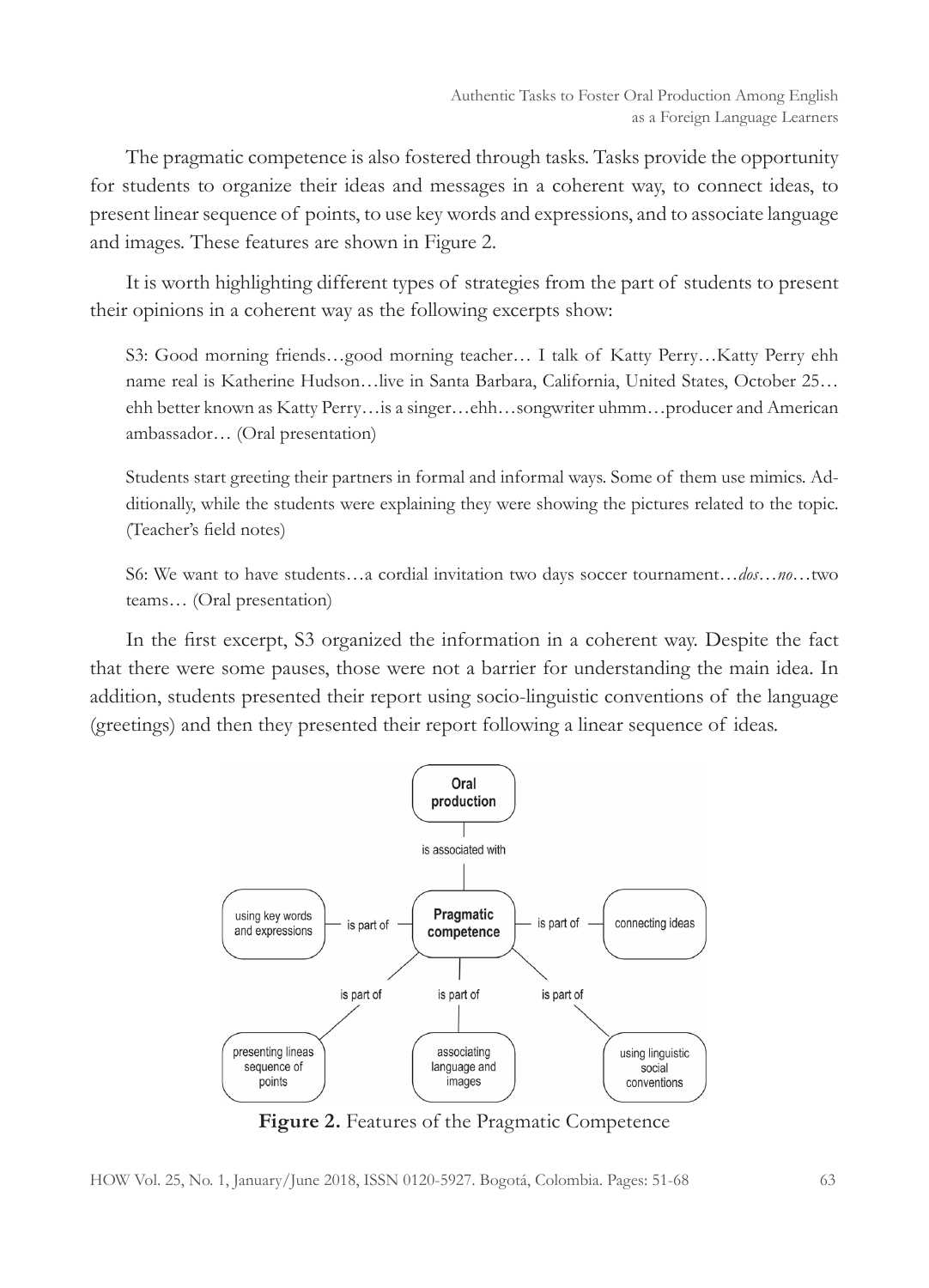One important finding was that during the presentations, code switching, gesturing, along with the use of posters and slides proved to be effective strategies to compensate for students' limitations with the language. The previous is also an indicator of the students' effort to maintain communication with the rest of the group. Examples of the previous are shown in the following extracts:

She talked about embarrassing moments using mimics and different gestures to make herself understood. (Teacher's field notes)

S7: After…you say the words eh…grade eleven…uhmm students stay the space…enjoy the music and start the party (the student moves). (Oral production)

S8: One day…me was the house *de* one friend…me drink water…uhmm…the glass…fall down (she did the action)…I ashamed. (Oral presentation)

S1: For the party…eh…we do cards…for invitation…the guests are students…eleven…the teacher (the student asks: *alquilar en* English) (someone says book)…book *El Hostal*…uhmm snacks *son* candies… (Oral production)

Students were also asked whether they thought the tasks employed helped them with their oral production and to justify their answer. The participants manifested some very positive perceptions towards the implementation of tasks and recognized that they had contributed to the improvement of their oral production. Comments such as "we learn new words", "I showed that I can talk in English", "I am able to learn more English", "you can express your ideas in a better way", demonstrate that using tasks related to students' personal lives helps to establish a connection with the topic of the tasks and in that way their participation in speaking activities increases. This is shown in the following excerpts.

*Interview about farewell party:* "Do you think that the previous tasks help you to improve your oral production? Yes / No. Why?

S1: Yes, they do because we learn new words and we do better performances in English.

S2: Yes, they do because we learn more aspects about the topic and we learn new words.

S3: Yes, they do because we can express our ideas better and we can speak more in English.

Interview about sports:

S4: The topics are part of our daily life, we have a close relation to them for that reason it is easier for us to talk about them.

S5: The tasks helped me to talk more in English.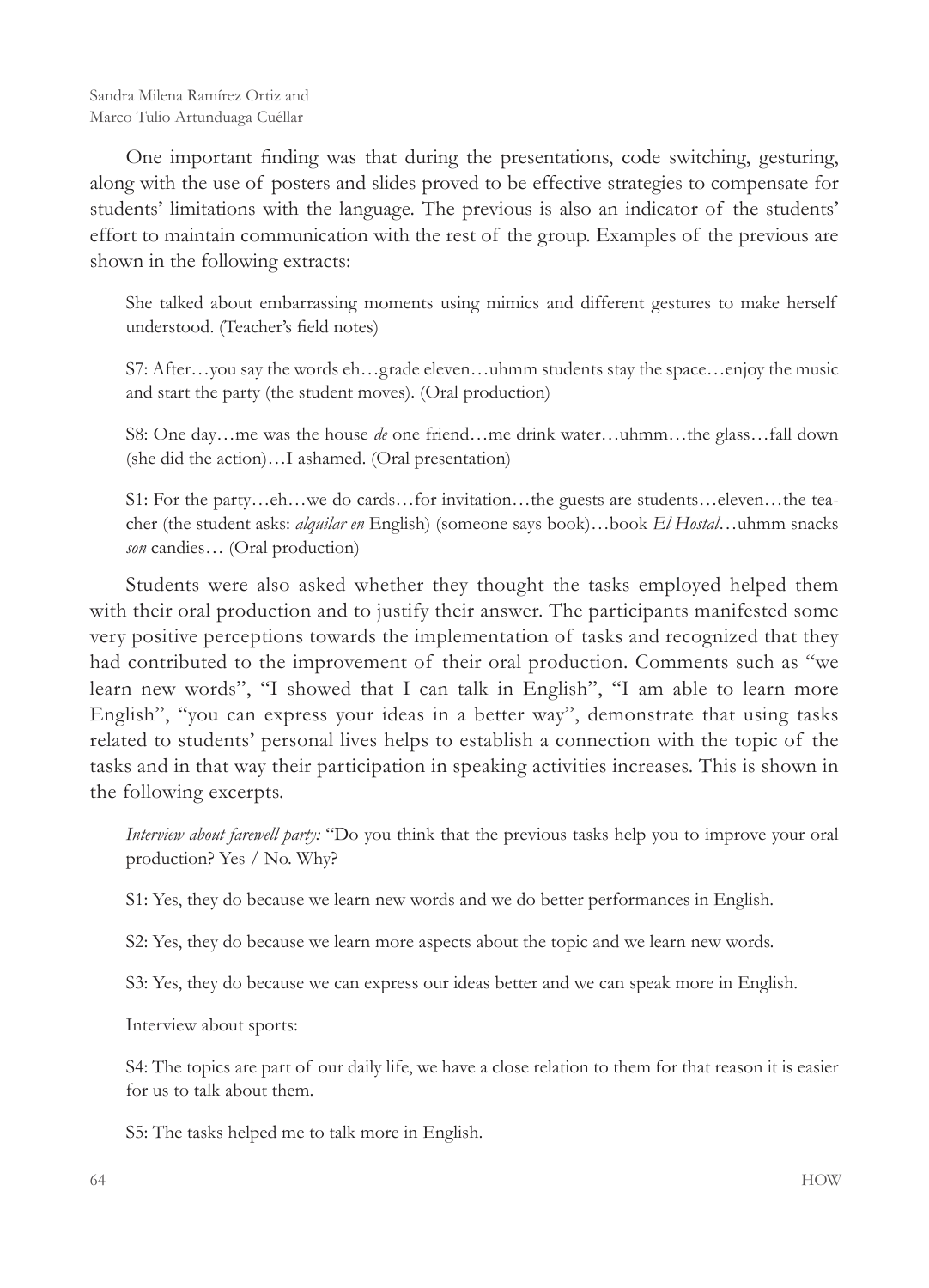S6: The tasks helped me to express our ideas and things. We prepared what to do in English and it helped us a lot.

## *Type of Tasks That Facilitate Oral Production*

Regarding the final objective of the study which was about the type of tasks that facilitate oral production, tasks related to sharing personal experiences, talking about their likes and interests, and planning or creating something seem to be the most effective ones. For instance, when participants were asked about what they liked the most about the tasks they mentioned: "we can make decisions", "to express our ideas about the farewell party", "that we could talk about our personal preference in terms of music", "to know my classmates' preferences", "to work with daily life tasks", among others.

These answers were very valuable because the participants expressed positive reactions towards the tasks. What is more, the topics, materials, and resources were important factors in the development of those tasks. These elements engaged students and made them an active part of the process. Therefore, their previous knowledge, their personal experiences and opinions were taken into account at the moment of presenting the tasks; in that sense, students found reasons to express and share their ideas.

To sum up, during the implementation of the research study using authentic tasks, it was evidenced that the participants established a connection with the tasks since the topics, objectives, and final product were relevant, meaningful, interesting, and useful to them. Students also increased their participation in speaking activities independently of their pronunciation and vocabulary problems. Students were able to build meaningful and logical messages and share them with their partners.

## Conclusions

The main motivation behind this research study was to find out the effect authentic tasks have on a group of EFL learners' oral production which was examined in terms of the ability of the students to produce the foreign language in real communicative situations. Although many studies have investigated the role of tasks to develop students' communicative competence, few studies, such as this one, have considered the use of authentic tasks inside the classroom—taking into account students' likes and interests. Based on the findings one can assure that authentic tasks, related to students' daily lives, produce a positive effect on the students in terms of engagement and confidence-building. The use of authentic tasks promotes meaningful negotiation with students about what they want to learn. In that sense, by being actively involved in the teaching-learning process, students become committed decision-makers in terms of content as well as careful evaluators of their own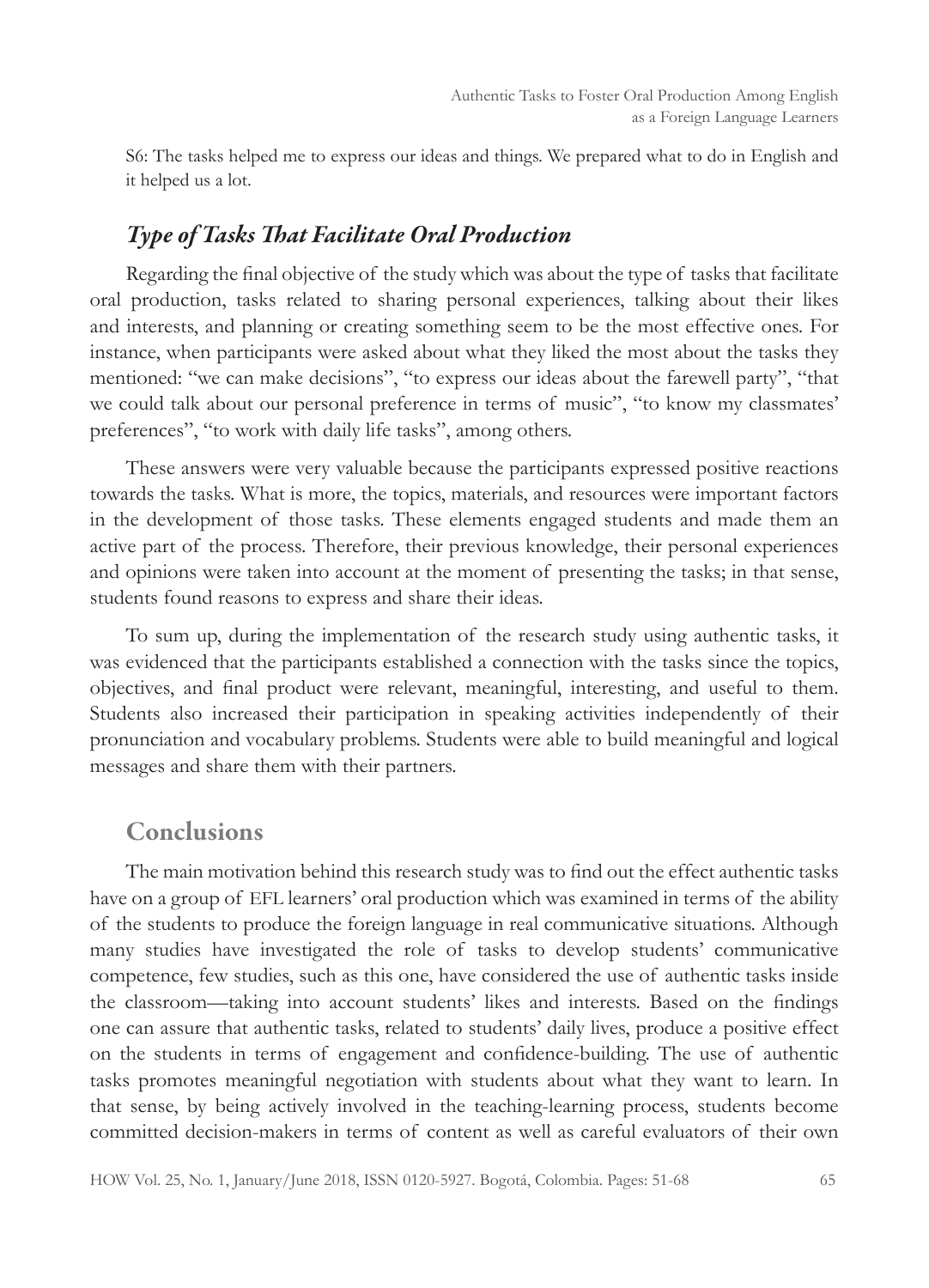performance. They also start becoming more reflective as tasks provide an optimal context for communicative practices where learners are engaged in their own learning and this makes the learning process a meaningful one.

Regarding the general objective of the study, it can be assured that participants are more willing to speak in class as a result of being actively involved and engaged during the implementation of tasks. This happens when students are encouraged and supported by their partners and, little-by-little, gain confidence and start playing a more active role in speaking activities.

One important factor is the one related with reflection. It is important to allow time for reflection when planning the task. As a result, when students are asked to reflect on their performance, they learn to analyze what they have done well and what needs improvement.

Another important aspect this study dealt with is the type of authentic tasks that facilitate oral production. Participants reported that the four speaking tasks let them express and share their ideas freely. Therefore, it is essential to keep constant communication with the students to determine their favorite topics so they are involved and engaged in the whole process.

Using tasks cause the students to feel more confident at the moment of presenting their oral reports. This happens when participants have the possibility to see a model of the outcome and in that way, they know what is expected. This is only possible with continuous practice and permanent support of teachers and peers. In this regard, authors such as O'Malley and Valdes (1996) state that "to prepare students for an oral report, give them guidelines on how long to speak, how to choose the topic and what areas to address on a topic" (p. 87).

By developing authentic tasks, students foster some competences in their oral production. First, there is an enhancement in linguistic competences because students can report information about topics of interest. Although there can be some grammatical mistakes during the oral presentations, it is certainly true that participants produce more coherent sentences using more complex structures. It can be concluded that the use of authentic tasks also helps the students to increase their confidence at the moment of speaking because they do not concentrate too much on linguistic forms but on reaching their objectives.

The second competence that is fostered using authentic tasks is the pragmatic one. Tasks enrich the learning process and encourage students to participate more actively in class to express their ideas and opinions and to do so they need to use different strategies to be understood.

Finally, teachers are encouraged to look for alternatives to support students in their learning process but specially to overcome the difficulties that affect the development of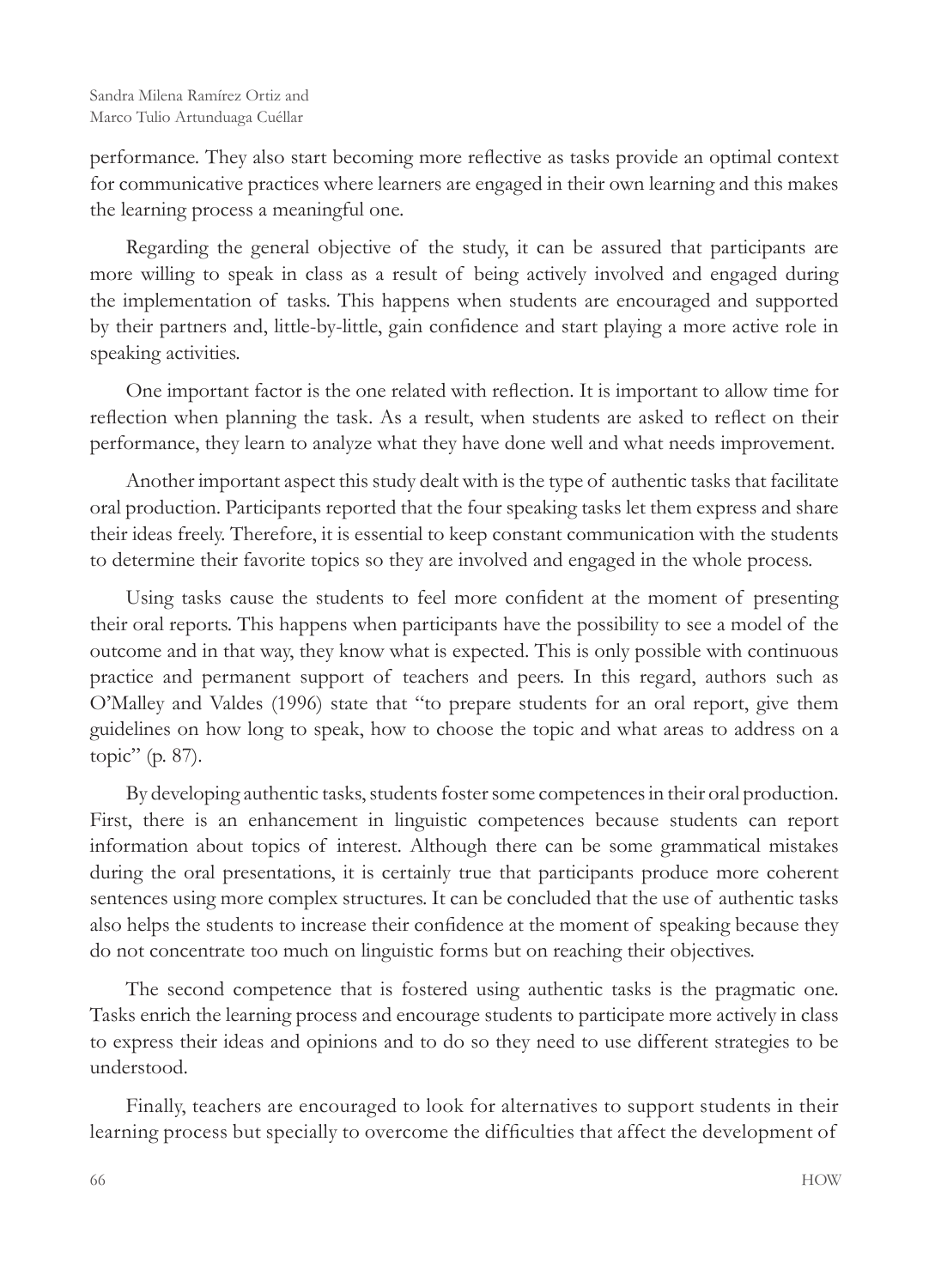the communicative competence; and tasks indeed provide an optimal context to achieve that goal.

#### References

- Ansari, M. S. (2015). Speaking anxiety in ESL/EFL classrooms: A holistic approach and practical study. *International Journal of Education Investigation, 2*(4), 38-46.
- Burns, A. (2003). *Collaborative action research for English language teachers*. Cambridge, UK: Cambridge University Press.
- Chastain, K. (1998). *Developing second language skills: Theory and practice* (2nd ed.). Chicago, US: Harcourt Brace Publishers.
- Council of Europe. (2001). *Common European Framework of References for Languages: Learning, teaching, and assessment*. Cambridge, UK: Cambridge University Press.
- Creswell, J. W. (2009). *Research design: Qualitative, quantitative and mixed methods approaches*. Los Angeles, US: Sage.
- Eyring, J. L. (2002). Experiential and negotiated language learning. In M. Celce-Murcia (Ed.), *Teaching English as a second or foreign language* (3rd ed., pp. 333-344). Boston, US: Heinle & Heinle.
- Fink, L. D. (2003). What is significant learning? Retrieved from https://www.wcu.edu/WebFiles/ PDFs/facultycenter\_SignificantLearning.pdf.
- Goh, C. C. M., & Burns, A. (2012). *Teaching speaking: A holistic approach*. New York, US: Cambridge University Press.
- Guariento, W., & Morley, J. (2001). Text and task authenticity in the EFL classroom. *ELT Journal, 55*(4), 347-353. https://doi.org/10.1093/elt/55.4.347.
- Hedge, T. (2002). *Teaching and learning in the language classroom*. Oxford, UK: Oxford University Press.
- Hopkins, D. (2008). *A teacher's guide to classroom research* (4th ed.). Maidenhead, UK: Open University Press.
- Horwitz, E. K., Horwitz, M. B., & Cope, J. A. (1986). Foreign language classroom anxiety. *The Modern Language Journal, 70*(2), 125-132. https://doi.org/10.1111/j.1540-4781.1986.tb05256.x.
- Kemmis, S., & McTaggart, R. (1985). *The action research planner*. Victoria, AU: Deakin University Press.
- Ministerio de Educación Nacional. (2006). *Estándares b*ásicos de *competencias en lenguas extranjeras: inglés*. Bogotá, CO: Author.
- Nunan, D. (1989). *Understanding language classrooms: A guide for teacher-initiated action*. New Jersey, US: Prentice Hall.
- Nunan, D. (1991). *Language teaching methodology: A textbook for teachers*. New York, US: Prentice Hall.
- O'Malley, J. M., & Valdez-Pierce, L. V. (1996). *Authentic assessment for English language learners: Practical approaches for teachers*. Boston, US: Addison Wesley.

HOW Vol. 25, No. 1, January/June 2018, ISSN 0120-5927. Bogotá, Colombia. Pages: 51-68 67